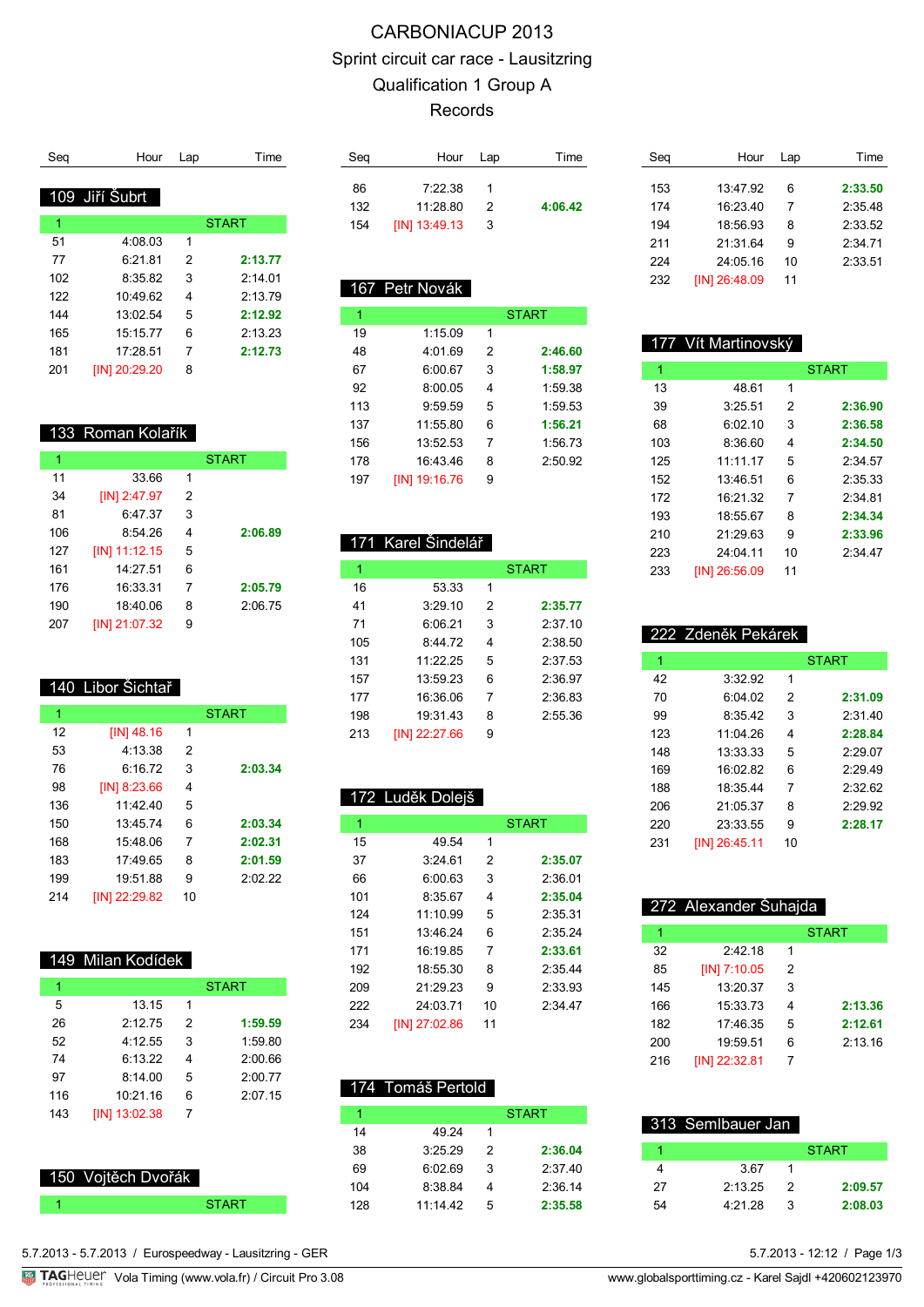#### CARBONIACUP 2013

Sprint circuit car race - Lausitzring

Qualification 1 Group A

Records

| Seg | Hour Lap       |   | Time    |
|-----|----------------|---|---------|
| 78  | 6.2830         | Δ | 2:07.01 |
| 109 | $[IN]$ 9:12.20 | 5 |         |

#### 323 Sergej Paulavets

|     |               |   | <b>START</b> |
|-----|---------------|---|--------------|
| 2   |               | 1 |              |
| 25  | 2:03.36       | 2 | 2:03.36      |
| 50  | 4:07.06       | 3 | 2:03.69      |
| 73  | 6:10.47       | 4 | 2:03.40      |
| 96  | 8:13.12       | 5 | 2:02.65      |
| 119 | [IN] 10:29.80 | 6 |              |

# 333 Jiří Konečný

| 1   |                     |    | <b>START</b> |
|-----|---------------------|----|--------------|
| 18  | 1:06.09             | 1  |              |
| 40  | 3:25.89             | 2  | 2:19.79      |
| 62  | 5:39.43             | 3  | 2:13.54      |
| 91  | 7.4723              | 4  | 2:07.80      |
| 120 | 10:30.66            | 5  | 2:43.43      |
| 142 | 12.3972             | 6  | 2.0905       |
| 164 | 14.4624             | 7  | 2:06.51      |
| 180 | 16:52.72            | 8  | 2:06.48      |
| 195 | 19:01.50            | 9  | 2:08.77      |
| 208 | <b>IIN121:22.74</b> | 10 |              |

## 336 Michal Petru

| 1   |               |               | <b>START</b> |
|-----|---------------|---------------|--------------|
| 22  | 1.4704        | 1             |              |
| 47  | 4:01.41       | $\mathcal{P}$ | 2:14.36      |
| 72  | 6.0744        | 3             | 2:06.02      |
| 95  | 8:09.38       | 4             | 2:01.94      |
| 114 | 10:09.30      | 5             | 1:59.92      |
| 139 | 12:05.50      | 6             | 1:56.19      |
| 158 | [IN] 14:07.78 | 7             |              |
| 196 | 19:01.57      | 8             |              |
| 204 | 21:02.21      | 9             | 2:00.64      |
| 217 | 22:59.41      | 10            | 1:57.19      |
| 227 | [IN] 25:07.12 | 11            |              |

# 355 Jan Šerý

| 1   |               |   | <b>START</b> |
|-----|---------------|---|--------------|
| 7   | 19.23         | 1 |              |
| 29  | 2:29.60       | 2 | 2:10.37      |
| 58  | 4:46.44       | 3 | 2:16.84      |
| 83  | 6:56.07       | 4 | 2:09.62      |
| 107 | 9:04.80       | 5 | 2:08.73      |
| 129 | 11:15.72      | 6 | 2:10.92      |
| 149 | [IN] 13:37.83 | 7 |              |

|  | 5.7.2013 - 5.7.2013 / Eurospeedway - Lausitzring - GER |
|--|--------------------------------------------------------|

|  |  |  | TAGHeuer Vola Timing (www.vola.fr) / Circuit Pro 3.0 |  |
|--|--|--|------------------------------------------------------|--|
|--|--|--|------------------------------------------------------|--|

| Sea | Hour            | Lap | Time         |
|-----|-----------------|-----|--------------|
|     |                 |     |              |
|     | 356 Andre Mašek |     |              |
| 1   |                 |     | <b>START</b> |
| 6   | 1746            | 1   |              |
| 36  | 3:07.45         | 2   | 2:49.99      |
| 60  | 5.1644          | 3   | 2:08.99      |
| 88  | 7.25.61         | 4   | 2:09.17      |
| 135 | 11:41 28        | 5   | 4.1566       |
| 155 | 13:49.73        | 6   | 2:08.44      |
| 170 | 16:04 68        | 7   | 2.1495       |
| 186 | 18:22.87        | 8   | 2:18.18      |
| 202 | 20:30.95        | 9   | 2:08.08      |
| 226 | [IN] 24:54.89   | 10  |              |

|     | 369 Petr Kochta |    |              |
|-----|-----------------|----|--------------|
| 1   |                 |    | <b>START</b> |
| 17  | 1:05.71         | 1  |              |
| 43  | $[IN]$ 3:33.63  | 2  |              |
| 89  | 7:30.92         | 3  |              |
| 112 | 9.44.86         | 4  | 2:13.93      |
| 138 | 11:57.52        | 5  | 2:12.66      |
| 159 | 14.0923         | 6  | 2:11.71      |
| 173 | 16:21 80        | 7  | 2.12.56      |
| 187 | 18:32.48        | 8  | 2:10.68      |
| 203 | 20:41.24        | 9  | 2:08.76      |
| 219 | 23:2114         | 10 | 2:39.90      |
| 229 | [IN] 26:17.30   | 11 |              |

#### 396 Jiří Stránský

|     |               |   | <b>START</b> |
|-----|---------------|---|--------------|
| 28  | 2:19.63       |   |              |
| 55  | 4.2485        | 2 | 2:05.22      |
| 79  | 6.29.84       | 3 | 2:04.98      |
| 100 | 8:3564        | 4 | 2:05.80      |
| 126 | [IN] 11:11.46 | 5 |              |

#### 398 Pavel Pups 1 START START 20.99 1 2:31.00 2 **2:10.01** 4:43.14 3 2:12.13 6:53.77 4 2:10.63 9:05.51 5 2:11.74 11:18.46 6 2:12.95 13:32.35 7 2:13.88 15:42.77 8 2:10.41 [IN] 18:09.30 9 22:30.98 10 24:40.72 11 **2:09.74** [IN] 27:06.62 12

| Sea | Hour             | Lap | Time         |
|-----|------------------|-----|--------------|
|     |                  |     |              |
|     | 436 Martin Jansa |     |              |
| 1   |                  |     | <b>START</b> |
| 3   | 2.88             | 1   |              |
| 24  | 1:58.59          | 2   | 1:55.71      |
| 46  | 3:54.20          | 3   | 1:55.60      |
| 63  | 5:51.70          | 4   | 1:57.50      |
| 90  | 7:45.11          | 5   | 1:53.41      |
| 111 | 9:39.18          | 6   | 1:54.06      |
| 134 | [IN] 11:40.44    | 7   |              |
|     |                  |     |              |

#### 444 Petr Kratina 1 START 23.64 1 2:36.52 2 **2:12.88** 4:42.26 3 **2:05.74** 6:45.15 4 **2:02.89** [IN] 13:27.44 5 23:57.67 6 [IN] 26:19.12 7

|     | 496 Libor Jelínek |   |              |
|-----|-------------------|---|--------------|
| 1   |                   |   | <b>START</b> |
| 20  | 1:25.19           | 1 |              |
| 44  | 3.3704            | 2 | 2:11.85      |
| 64  | 5:52.85           | 3 | 2:15.80      |
| 93  | 8:05.44           |   | 2:12.59      |
| 121 | [IN] 10:35.46     | 5 |              |

| 511 Miroslav Nebeský |               |               |              |  |
|----------------------|---------------|---------------|--------------|--|
| 1                    |               |               | <b>START</b> |  |
| 10                   | 32.60         | 1             |              |  |
| 33                   | 2:43.90       | $\mathcal{P}$ | 2:11.29      |  |
| 59                   | 4.5471        | 3             | 2:10.81      |  |
| 84                   | 7:06.09       | 4             | 2:11.37      |  |
| 118                  | [IN] 10:26.30 | 5             |              |  |
| 160                  | 14.13.28      | 6             |              |  |
| 175                  | 16:28.53      | 7             | 2:15.25      |  |
| 189                  | 18:39.49      | 8             | 2:10.96      |  |
| 212                  | [IN] 21:47.92 | 9             |              |  |

| 555 Miroslav Veselý |               |               |              |  |
|---------------------|---------------|---------------|--------------|--|
| 1                   |               |               | <b>START</b> |  |
| 21                  | 1:31.25       | 1             |              |  |
| 45                  | 3:42.45       | $\mathcal{P}$ | 2:11.20      |  |
| 65                  | 5:57.91       | 3             | 2:15.45      |  |
| 94                  | 8:09.25       | 4             | 2.11.34      |  |
| 115                 | 10:20.89      | 5             | 2:11.64      |  |
| 140                 | 12:30.90      | 6             | 2:10.00      |  |
| 162                 | 14:38.90      | 7             | 2:08.00      |  |
| 184                 | IIN1 17:58.67 | 8             |              |  |

5.7.2013 - 12:12 / Page 2/3